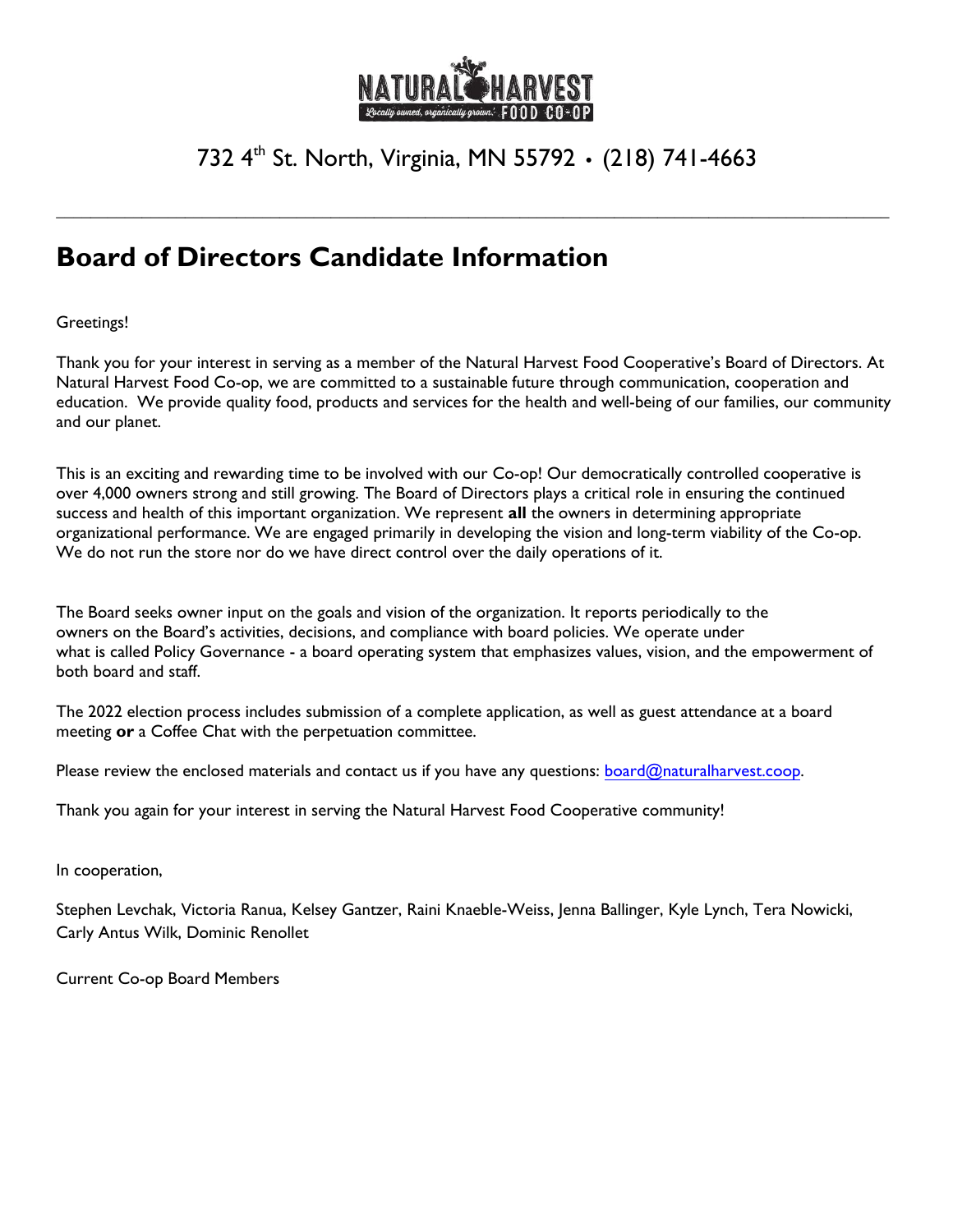

#### **What is the Board's Role?**

The Board of Directors is the legal representative of NHFC owners and is responsible for the overall well-being of the Co-op. The Board exercises its authority through its relationship with the General Manager whom it hires and monitors. The Board's expectations and requirements for the General Manager's performance are clearly stated in the Board's written policies. The Board ensures the Co-op's success by verifying that the General Manager remains in compliance with those policies. NHFC maintains director and officer liability insurance coverage.

#### **What the Board Does Not Do:**

The Board does not involve itself in operational details. It does not make decisions about the products on store shelves, the specifics of personnel issues or other day-to-day matters. The Board governs by declaring, through its policies, the results it wants and the actions it wants the General Manager to avoid while achieving those results.

#### **What are the Board's Policies?**

To view the Board's policies and the Co-op's Bylaws, visit the Co-op's website: [www.naturalharvest.coop](http://www.naturalharvest.coop)

#### **The Characteristics of Effective Directors: Self-Reflection**

As you consider whether or not to run for the Board of Directors, it can be helpful to reflect on how your interests, experience, and motivations align with the characteristics of effective directors. You will not be asked to write about or share your responses to this section – these questions are only designed to give you an additional set of tools for determining if serving on the Board would be a good fit for you.

- Are you a passionate and enthusiastic owner-shopper at the Co-op?
- Are you interested in learning about and supporting the cooperative values and principles?
- Do you like to think about big-picture planning and developing systems and visions for the Co-op's future?
- Are you good at working in a team environment that makes decisions by consensus?
- Are you willing to delegate areas of decision making to others and hold them accountable for results?
- Are you willing to set aside any personal agendas to honor the diversity of owner perspectives?
- Are you willing to take on a "servant-leader" role and serve the Co-op through your participation and active engagement?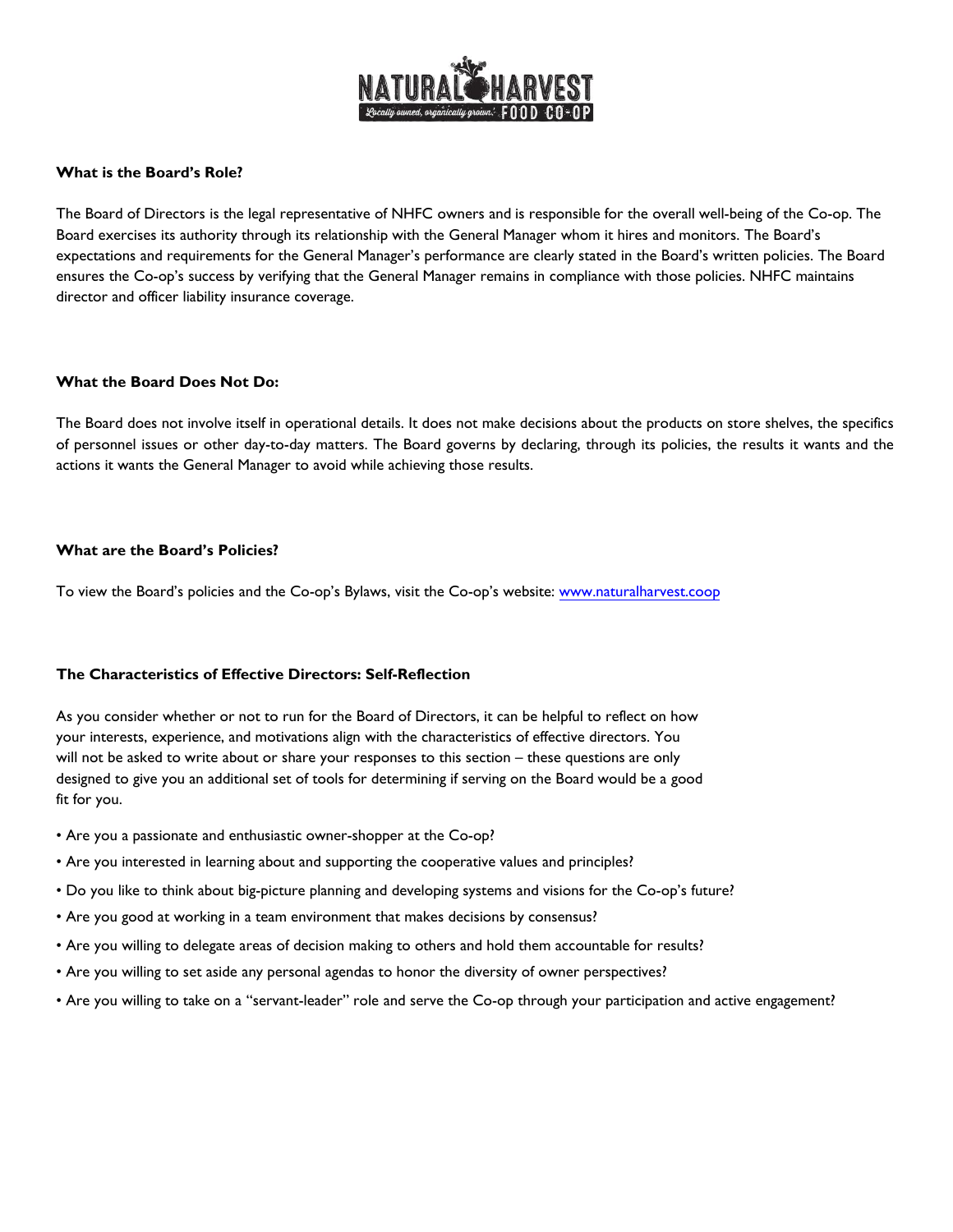

#### **Expectations and Qualifications of Board Membership Include:**

- Must be a Co-op owner in good standing and be at least 18 years of age
- Must state all potential conflicts of interest and must not have an overriding conflict of interest
- A three-year commitment to serving on the Board
- Willingness to learn about the Co-op's bylaws and Policy Governance
- Able to access and utilize technology email correspondence, electronic document storage, potential virtual meetings etc.
- Preparation for, and active participation at, monthly Board meetings and any special meetings/closed meetings
- Serve on one sub-committee (see section below)
- Attendance at Board training sessions, the annual retreat, and the annual owner meeting
- Volunteer at store-based events once or twice a year, if requested
- Ability to understand financial statements (training provided!)
- A willingness to take responsibility for Board duties and to work together with understanding, mutual support, and respect
- An ability to keep certain information and materials confidential
- Integrity, flexibility, and common sense

#### **Serving on the Co-op Board of Directors: What to Expect**

| <b>DUTIES</b>                                                                                                                               | <b>TIME</b><br><b>COMMITMENT</b>                                                 | <b>SUPPORTING INFORMATION</b>                                                                                                                                                                                                                              |
|---------------------------------------------------------------------------------------------------------------------------------------------|----------------------------------------------------------------------------------|------------------------------------------------------------------------------------------------------------------------------------------------------------------------------------------------------------------------------------------------------------|
| Attend/participate in monthly meetings, focus-<br>ing on policy & governance, strategic planning/<br>goal setting in a teamwork environment | 2 hrs. per month,<br>sometimes less.<br>rarely more                              | Meeting usually held on 3rd or 4th Tuesdays of the month, depending on members'<br>schedules and availability                                                                                                                                              |
| Meeting Prep Time - Read meeting materials<br>in advance of the monthly meeting, jot down<br>questions/comments                             | 1/2 hr. per month                                                                | Materials are sent out one week in advance of meeting                                                                                                                                                                                                      |
| Serve on a sub-committee, meet as needed                                                                                                    | I hr. per month<br>during busy season<br>1/4 hr. per month<br>in non-busy season | GM EVALUATION: Board monitor reports, GM evaluation and contract renewals<br>EDUCATION: Plan Annual Meeting, Board Orientation, Yearly Board Retreat/Training<br>PERPETUATION: Board member recruitment, member/owner engagement                           |
| Participate in consulting sessions by phone if<br>scheduled, not required but highly beneficial                                             | I hr. per month                                                                  | A professional Board consultant, experienced in Co-op management and board mem-<br>bership, provides up to 1 hour per month of consultant time, as requested. Meetings<br>are scheduled as board members deem it desirable, on topics chosen by the board. |
| Volunteer with I or 2 special store events<br>(such as Customer Appreciation, Owner<br>Appreciation, Anniversary, etc.) per year            | 6 hrs. per year                                                                  | One or two members are encouraged to volunteer at each event - no need for all<br>members to attend all events!                                                                                                                                            |
| <b>Attend Board Orientation</b>                                                                                                             | 4 hrs. per year                                                                  | All Board and GM are encouraged to attend this yearly event, as this is where new<br>members meet existing members and a new team is formed!                                                                                                               |
| Attend Board Retreat/Training                                                                                                               | 6 hrs. per year                                                                  | Yearly Fall Retreat provides training with a professional consultant. This is team<br>building/training with the GM and is a valuable learning opportunity                                                                                                 |
| Communicate about and address other<br>matters as they occur                                                                                | I/2 hr. per month                                                                | Things pop up from time to time; weekly checking of email keeps board members<br>apprised of any "in-between meetings" issues. Sometimes matters can be addressed<br>via email instead of being placed on a meeting agenda.                                |
| <b>TOTAL</b>                                                                                                                                | 4-5 hrs. per month<br>+16 hrs. per year                                          | For regular board work<br>For yearly events, combined                                                                                                                                                                                                      |

If you have any questions please feel free to contact the Board directly at **board@naturalharvest.coop.**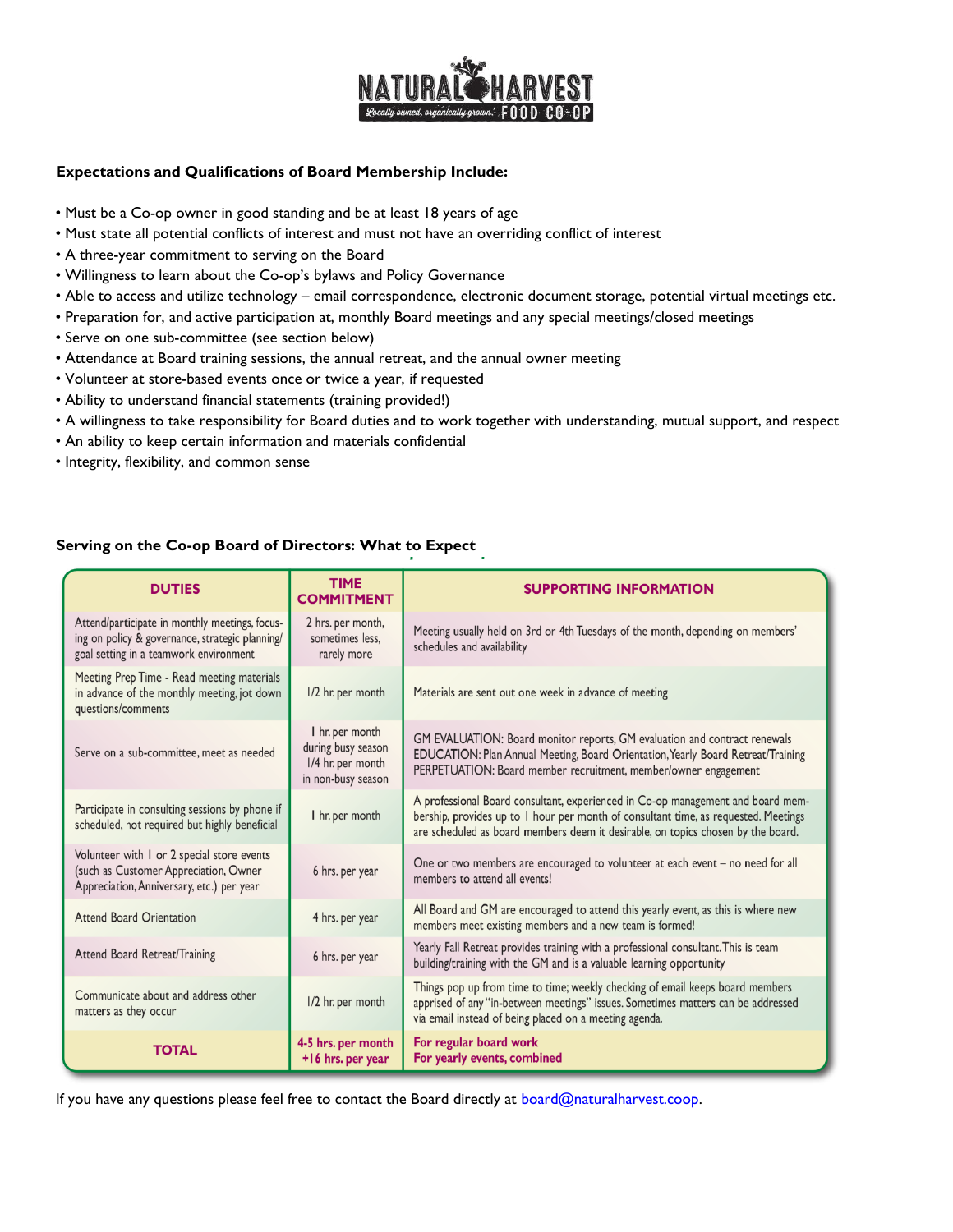

## **The Policy Governance® Model**

Policy Governance®, an integrated board leadership paradigm created by Dr. John Carver, is a groundbreaking model of governance designed to empower boards of directors to fulfill their obligation of accountability for the organizations they govern. As a generic system, it is applicable to the governing body of any enterprise. The model enables the board to focus on the larger issues, to delegate with clarity, to control management's job without meddling, to rigorously evaluate the accomplishment of the organization; to truly lead its organization.

In contrast to the approaches typically used by boards, Policy Governance separates issues of organizational purpose (ENDS) from all other organizational issues (MEANS), placing primary importance on those Ends. Policy Governance boards demand accomplishment of purpose, and only limit the staff's available means to those which do not violate the board's pre-stated standards of prudence and ethics.

The board's own Means are defined in accordance with the roles of the board, its members, the chair and other officers, and any committees the board may need to help it accomplish its job. This includes the necessity to "speak with one voice". Dissent is expressed during the discussion preceding a vote. Once taken, the board's decisions may subsequently be changed, but are never to be undermined. The board's expectations for itself also set out self-imposed rules regarding the delegation of authority to the staff and the method by which board-stated criteria will be used for evaluation. Policy Governance boards delegate with care. There is no confusion about who is responsible to the board or for what board expectations they are responsible. Double delegation (for example, to a board committee as well as to the CEO) is eliminated. Furthermore, boards that decide to utilize a CEO function are able to hold this one position exclusively accountable.

Evaluation, with such carefully stated expectations, is nothing more than seeking an answer to the question, "Have our expectations been met?" The board, having clarified its expectations, can assess performance in that light. This focused approach reduces the mountains of paperwork boards often feel obliged to review. Moreover, those boards which worry that they are only furnished the data management wants to give them find that, in stating their expectations and demanding a relevant and credible accounting of performance, they have effectively taken over control of their major information needs. Their staff no longer has to read their minds.

Policy Governance is a radical and effective change in the way boards conceive of and do their job. It allows greater accountability. Board leadership isn't just rhetoric. It's a reality.

### **NHFC ENDS STATEMENT adopted by the Board January 23, 2012**

- 1. A Greater Sense of Community.
- 2. Community members are better informed about cooperative principles and personal and environmental health.
- 3. People in our area have access to healthy products.
- 4. A vibrant local food economy.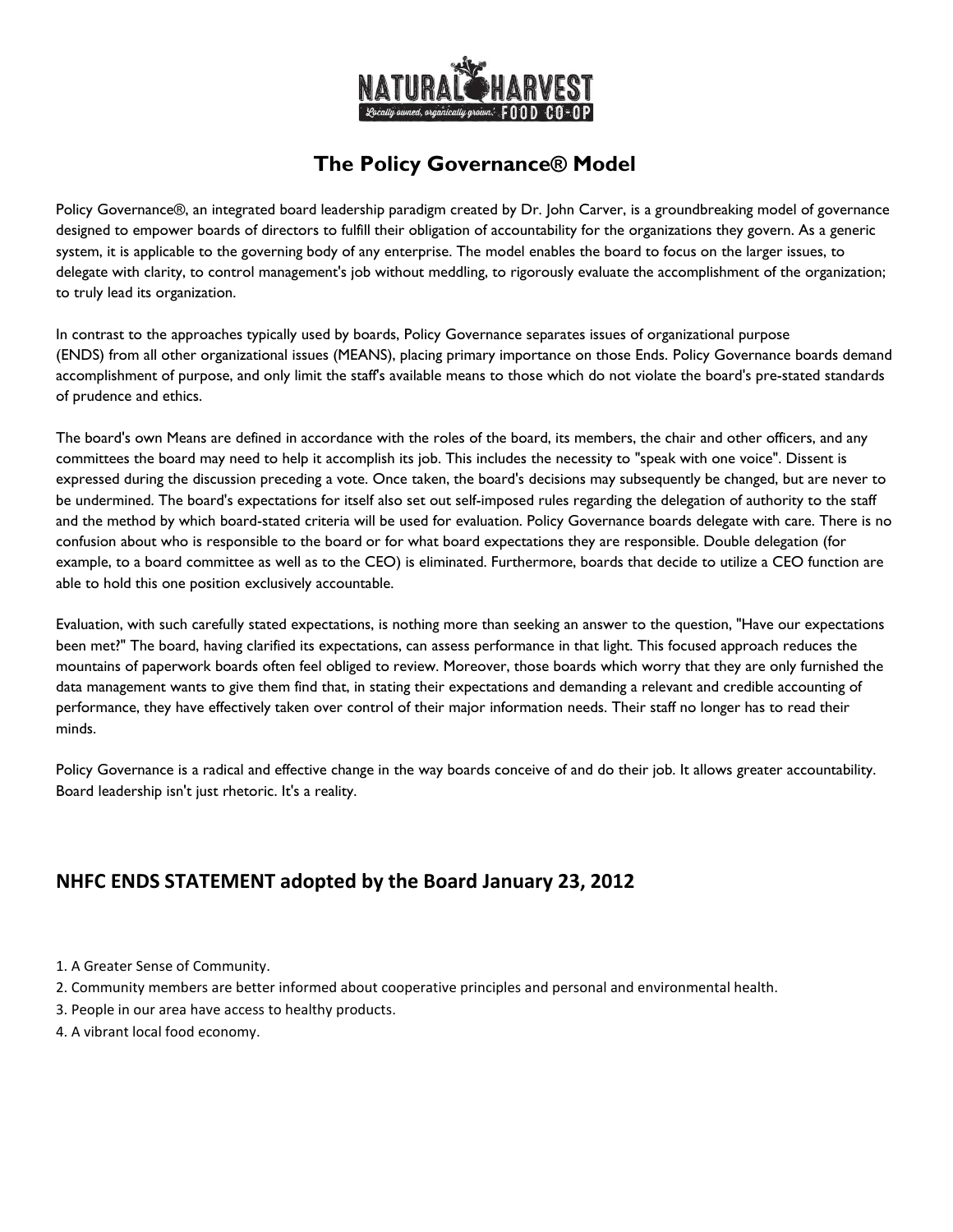

#### **The Seven Cooperative Principles and Values**

#### **1. Voluntary and Open Membership**

Cooperatives are voluntary organizations, open to all persons able to use their services and willing to accept the responsibilities of membership, without gender, social, racial, political, or religious discrimination.

#### **2. Democratic Member Control**

Cooperatives are democratic organizations controlled by their members, who actively participate in setting their policies and making decisions. People serving as elected representatives are accountable to the membership. In primary cooperatives, members have equal voting rights (one member, one vote) and cooperatives at other levels are organized in a democratic manner.

#### **3. Member Economic Participation**

Members contribute equitably to, and democratically control, the capital of their cooperative. At least part of that capital is usually the common property of the cooperative. They usually receive limited compensation, if any, on capital subscribed as a condition of membership. Members allocate surpluses for any or all of the following purposes: developing the cooperative, possibly by setting up reserves, part of which at least would be indivisible; benefiting members in proportion to their transactions with the cooperative; and supporting other activities approved by the membership.

#### **4. Autonomy and Independence**

Cooperatives are autonomous, self-help organizations controlled by their members. If they enter into agreements with other organizations, including governments, or raise capital from external sources, they do so on terms that ensure democratic control by their members and maintain their cooperative autonomy.

#### **5. Education, Training, and Information**

Cooperatives provide education and training for their members, elected representatives, managers, and employees so they can contribute effectively to the development of their cooperatives. They inform the general public - particularly young people and opinion leaders - about the nature and benefits of cooperation.

#### **6. Cooperation Among Cooperatives**

Cooperatives serve their members most effectively and strengthen the cooperative movement by working together through local, national, regional, and international structures.

#### **7. Concern for Community**

While focusing on member needs, cooperatives work for the sustainable development of their communities through policies accepted by their members.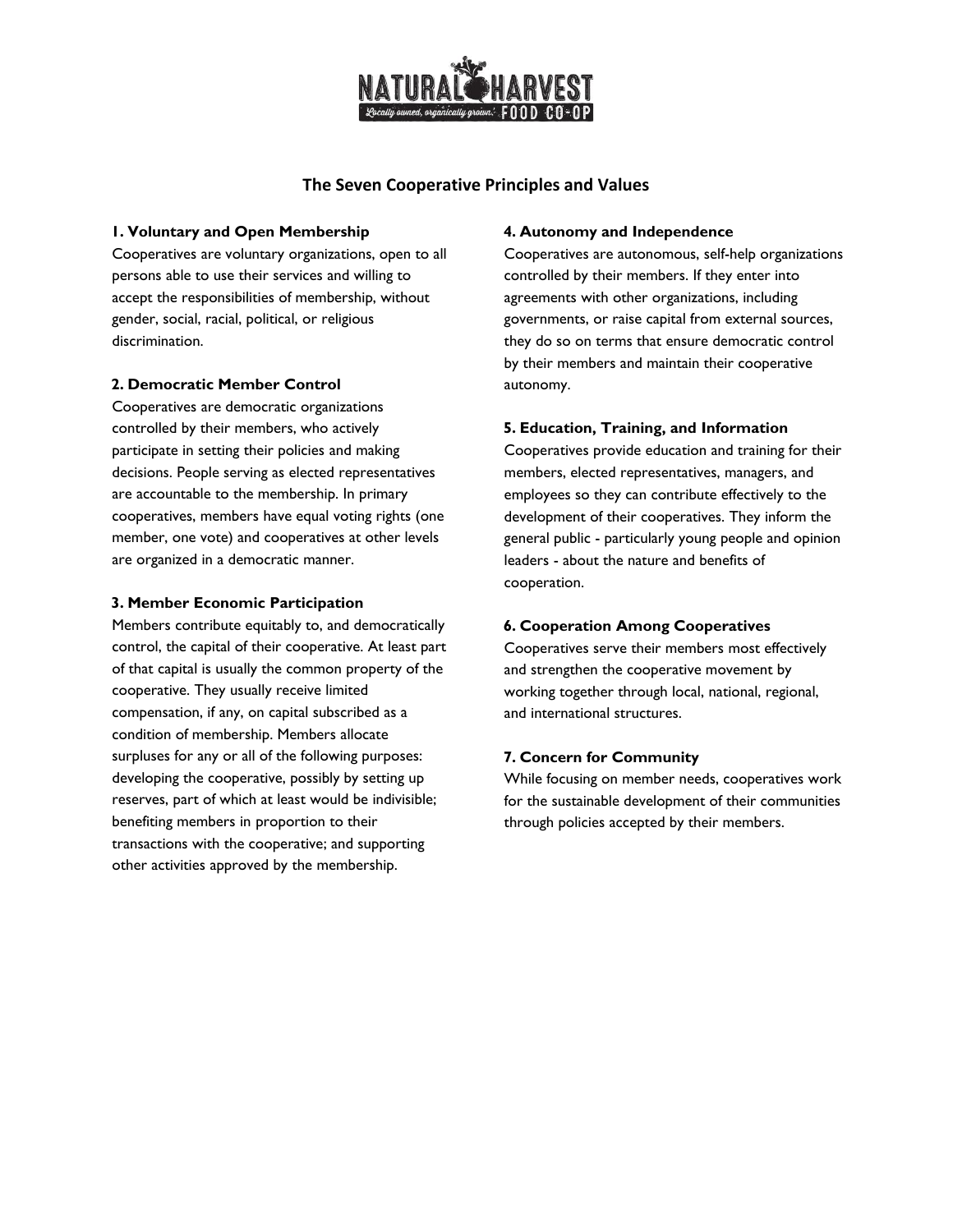

#### **Cooperative Values**

Basic cooperative values are general norms that cooperators, cooperative leaders and cooperative staff should share; the values should determine their way of thinking and acting. This list of ten values was proclaimed by the International Co-operative Alliance in 1995.

- Self-help
- Self-responsibility
- Democracy
- Equality
- Equity
- Solidarity
- Honesty
- Openness
- Social Responsibility
- Caring for Others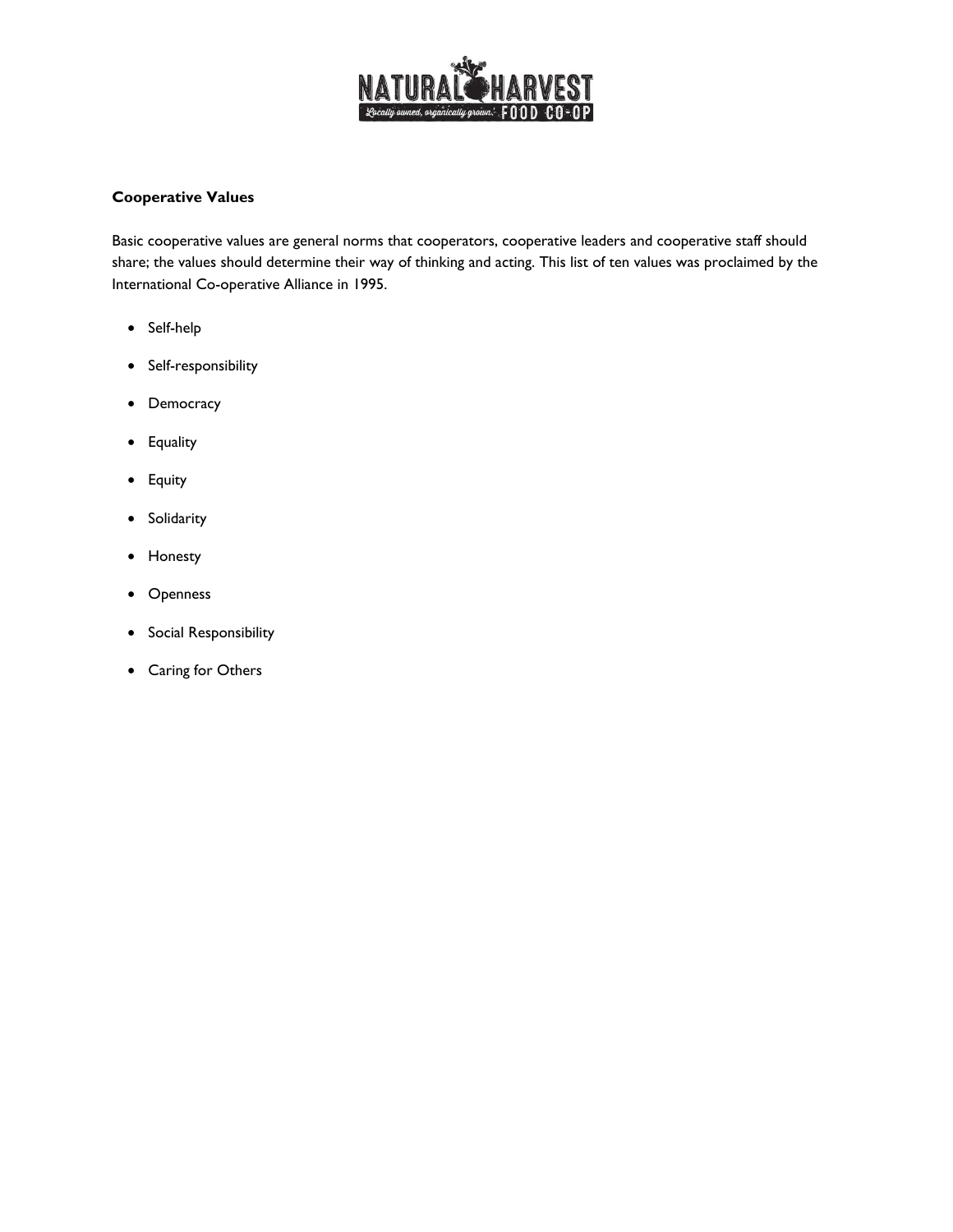

#### **Natural Harvest Food Co-op Board of Directors Application \* Term for election: April 2022 – April 2025**

• Member-owners of the Natural Harvest Food Co-op are eligible to run for the Board of Directors. If the membership/ownership is held by a household, only one member from that household may serve on the Board at one time i.e. one household – one vote – one seat on the Board.

• Information submitted with this application may be published for the Co-op membership before elections and considered by the Board when making interim Board appointments.

• Please answer the following questions, using complete sentences, as answers may be published without accompanying questions.

• All candidates are required to submit a digital photo of themselves, preferably a head shot, along with the application.

• Campaigning is encouraged; however, it is prohibited in the store. The current Board and NHFC staff will actively promote the election.

#### Please return completed application to Natural Harvest or email it to [board@naturalharvest.coop](mailto:board@naturalharvest.coop)

#### **Deadline for application to the Board of Directors is February 1st, 2022.**

| Name                 | Owner #    |       |      |
|----------------------|------------|-------|------|
| Address              | City       | State | Zip. |
| Home Phone           | Cell Phone |       |      |
| <b>Email Address</b> |            |       |      |

**Answer the following questions using complete sentences on the next page. Your answers will be published in our spring newsletter, in-store, and on our website during the election.** 

**Important Note:** The content of your answers to these questions must not exceed a total length of 450 words.

- **1. Why would you like to serve on the Board of Directors of Natural Harvest Food Co-op?**
- **2. Describe any volunteer or paid experiences relevant to your service as a co-op board member. What skills or experience will you bring to the board?**
- **3. What opportunities and challenges do you see in the future of Natural Harvest Food Co-op?**
- **4. Other Comments.**

I hereby affirm that all the information provided in this application is true to the best of my knowledge, and agree to have it released to the owners of Natural Harvest Food Co-op as part of the Board of Directors' election process. I further understand that my application as a candidate is not complete until I attend one board meeting as a guest or a Coffee Chat meeting with the perpetuation committee members.

| <b></b><br>Signature | Jate |
|----------------------|------|
|                      |      |